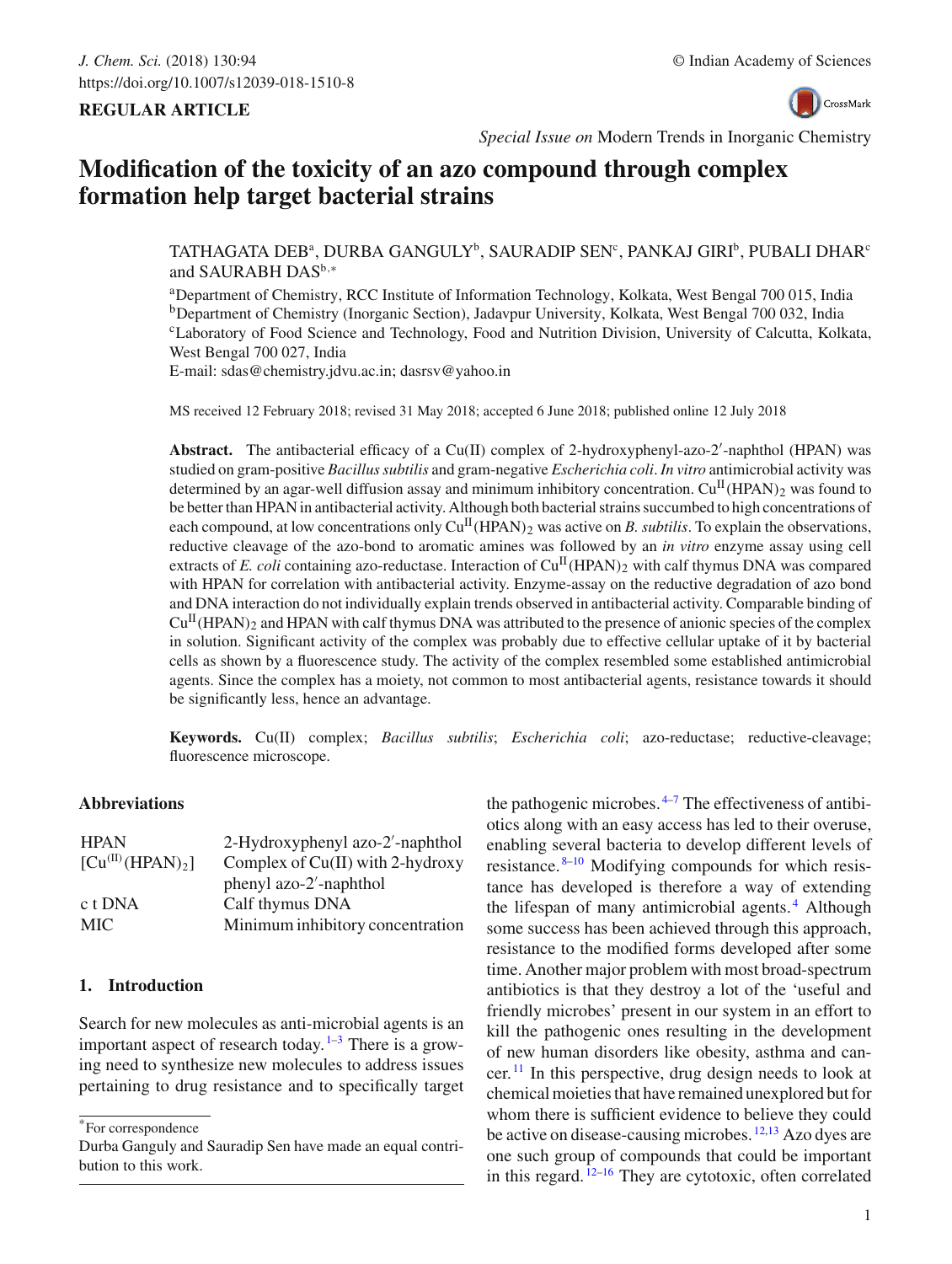to the reductive cleavage of the azo bond that could be utilized for antimicrobial activity provided they do not adversely affect the host.  $16-20$  $16-20$  The fact that azo compounds are cytotoxic on microbes is well known but what is important is to prepare compounds for a specific cause choosing suitable starting materials so that the final product is an effective antimicrobial agent, not much toxic to the host.<sup>[16](#page-8-0)</sup> Earlier, we demonstrated that an azo compound (AHPD) and its  $Cu<sup>H</sup>$  complex show antibacterial activity on *Escherichia coli* and *Staphylococcus aureus* and that complex formation was able to modulate cytotoxicity.<sup>[21](#page-8-2)</sup> Such modulation is important to restrict toxic side effects associated with drug action. [22](#page-8-3)

The most discussed reason for azo-toxicity is the degradation of the azo bond forming primary amines and the ability of the compounds or of the amines to interact with cellular material. [14](#page-8-4)[,23](#page-8-5) It is also realized that factors important for one organism might not be important for another. Often action by the same compound is seen to depend on the organism's biochemical constitution and on its ability to resist action.  $16,24,25$  $16,24,25$  $16,24,25$ Therefore, it is not at all surprising that in response to such resistance, major pharmaceutical companies concentrate their effort on modifying an established agent rather than look for new molecules as substitutes. For a while, most researchers did try to understand alterations within a particular parent structure for eliminating drug resistance. [8](#page-7-4) However, today there is greater endeavor to develop new drugs capable of working on different targets but more importantly to see to the fact they lack a history of microbial resistance.  $12,26$  $12,26$  In this study, 2-hydroxyphenyl azo-2'-naphthol (HPAN) and its  $Cu<sup>H</sup>$ complex were tried on *Bacillus subtilis* and *Escherichia coli*. An earlier study on the complex revealed that  $Cu<sup>H</sup>$ in combination with HPAN increased cellular uptake that helped to explain enhanced activity of the complex on MOLT-4 leukemia cells. [27](#page-8-9)

#### **2. Experimental**

#### 2.1 *Materials*

HPAN and  $Cu^{II}(HPAN)$ <sub>2</sub> were prepared from suitable start-ing materials. <sup>[27](#page-8-9)</sup> Stock solutions of HPAN and  $Cu^{II}(HPAN)_{2}$ were prepared in DMSO ( $\sim 10^{-4}$  M). NADPH and calf thymus DNA were purchased from Sisco Research Laboratories (SRL), India. The DNA was dissolved in triple distilled water and absorbance was recorded at 260 and 280 nm respectively. Ratio of absorbance  $(A_{260}/A_{280})$  was calculated and found to be in the range  $1.8 < A_{260}/A_{280} < 1.9$  indicating that the DNA was sufficiently free of protein. Concentration was determined in terms of nucleotide taking molar extinction coefficient as  $6,600 \,\mathrm{M}^{-1} \text{ cm}^{-1}$  at 260 nm. Quality of the DNA was also checked from the characteristic CD band at 260 nm. Solutions containing DNA had 120 mM NaCl, 35 mM KCl and 10 mM phosphate buffer ( $\sim$  pH 7.4). All solutions were prepared in triple distilled water.

2.1a *Bacterial strains*: *Bacillus subtilis* (ATCC 6633) and *Escherichia coli* (ATCC 10536) were used. The strains were stored at −70 °C in 15% (v/v) glycerol until they were sub-cultured onto respective media. Bovine heart infusion (BHI) media used for culture of bacterial cells was purchased from High Media Laboratories, India. Agar powder and Trypticase soy broth (TSB) was procured from SRL, India. Cell extracts of *Escherichia coli* from which cells were removed by centrifugation was used in enzyme assay to follow the azo-reductase activity. [28](#page-8-10)[,29](#page-8-11)

#### 2.2 *Methods*

2.2a *Physical measurements*: A CD spectropolarimeter J815, JASCO, Japan was used for determining the quality of calf thymus DNA. UV-Vis spectra were recorded on JASCO J-630 spectrophotometer, Japan.

2.2b *Sensitivity of test organisms against compounds by agar well diffusion method*: An agar well-diffusion method was used to evaluate inhibitory character of the Cu<sup>II</sup> complex of HPAN on the test micro-organisms.  $30$  A freshly grown culture was serially diluted. 0.1 mL diluted inoculums  $(10^6 \text{ CFU/mL})$  of test organism was spread on agar plates. MHA (HIMEDIA) was used for gram-positive *Bacillus subtilis* (ATCC 6633) and gram-negative *Escherichia coli* (ATCC 10536). Wells (6 mm in diameter) were made on agar plates using a sterilized stainless steel borer. Wells were filled with  $50 \mu L$  diluted solution. Concentrations employed were 100 μM, 200 μM and 400 μM, respectively. Streptomycin, tetracycline and ampicillin were used as positive control while DMSO was the negative control. The plates were left at room temperature for 30 min to allow diffusion of materials in media. Plates were then incubated at 37 ◦C for 24 h. Inhibition zones in cm (including well diameter) around wells were measured. Antimicrobial activity has been expressed as the diameter of inhibition zones created by the compounds against test microorganisms. The experiment was repeated four times. A zone size greater than 7 mm indicated that bacteria were susceptible to compounds.  $31$  Zone of inhibition were compared with the zone size interpretative chart supplied by HIMEDIA. $32$  The simple character of the agar-diffusion assay, its wide range for effective concentrations and compatibility with many organisms allow it to be used extensively in drug discovery.

2.2c *Determination of minimum inhibitory concentration (MIC) of the compounds against test organisms by successive dilution method*: Minimum inhibitory concentration (MIC) was determined by the method of successive dilution. Compounds were added to Tryptic soya broth (TSB) and two-fold serially diluted to obtain concentrations in the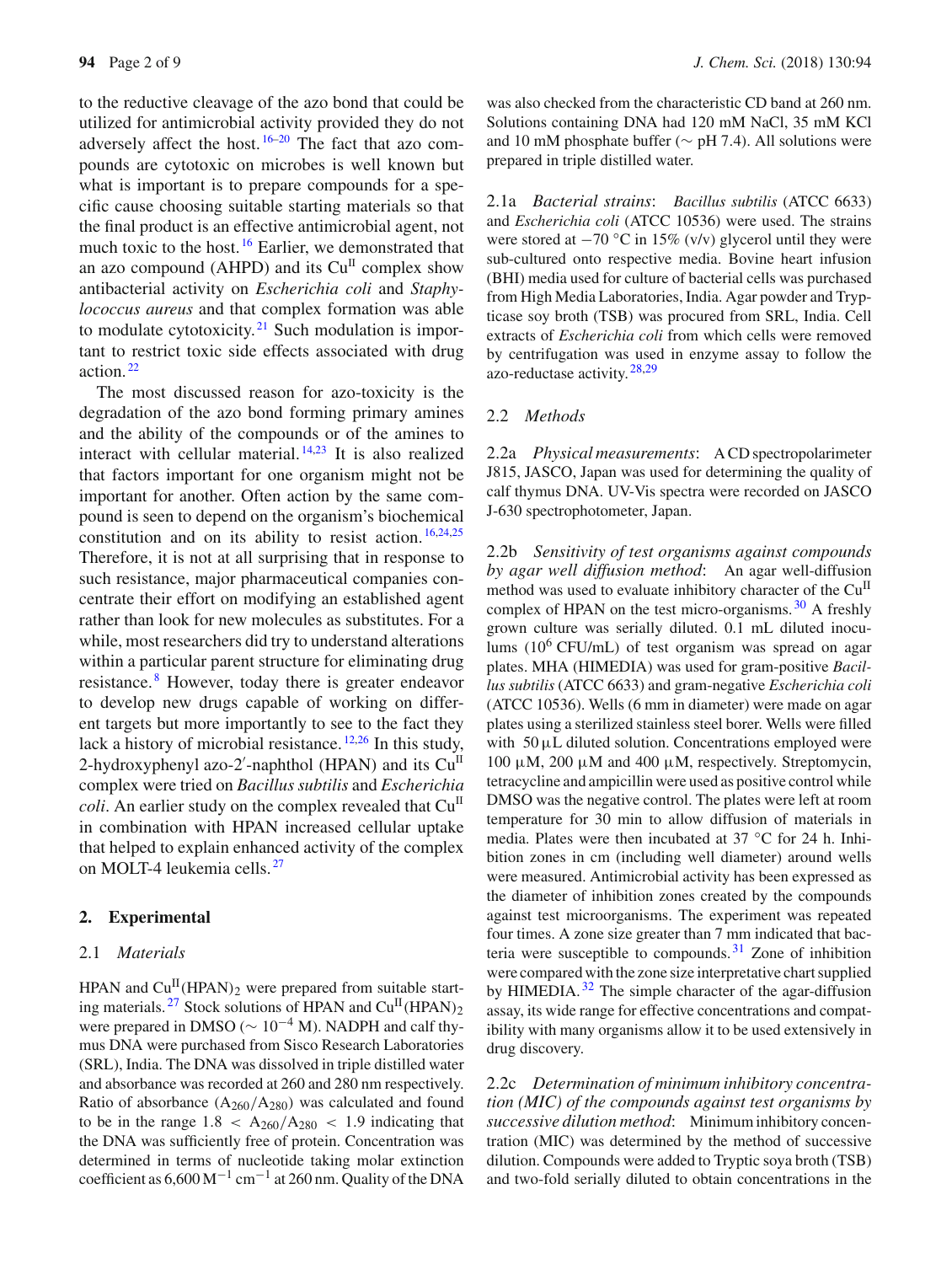range of 0.001–3 mg/mL. 0.1 mL of bacterial suspension  $(10^6 \text{ CFU/mL})$  was inoculated into each of the broth dilution tubes. After incubation overnight at 37 ◦C, micro-dilution tubes were checked visually to detect growth inhibition of bacteria. Growth endpoints were determined by comparing the amount of growth in the tubes containing test samples with that in the negative control; MIC being defined as the lowest concentration of the compounds able to inhibit any visible growth.<sup>[33](#page-8-15)</sup>

2.2d *Enzyme assay for in vitro reduction of the azo bond using bacterial cell extracts obtained from Escherichia coli*: Azo-reductase present in bacterial cells catalyze the reduction of the azo-bond forming primary amines. [17](#page-8-16)[–19](#page-8-17)[,24](#page-8-6) Cell extract from *Escherichia coli* was taken as the source of azo-reductase and reduction was followed at the  $\lambda_{\text{max}}$  of each compound. <sup>[28](#page-8-10)[,29](#page-8-11)</sup> NADPH was the reducing substrate while compounds HPAN and  $Cu<sup>H</sup>(HPAN)<sub>2</sub>$  were electron acceptors. 410 μL of phosphate buffer, 120 μL of 0.5 M NaCl, 100 μL of compound  $(10^{-3}$  M), 70 μL of NADPH were mixed in a 1.7 mL quartz cuvette. The reaction was initiated by adding 300 μL cell extract to the mixture in the cuvette. The final assay solution (1.0 mL) had 100  $\mu$ M compound and 444 μM NADPH. Contents of the cuvette were mixed and UV/Vis spectra were recorded against a buffer-DMSO blank. The decrease in absorbance of the azo group was followed at 529 nm for HPAN and 522 nm for  $Cu<sup>H</sup>(HPAN)$ <sub>2</sub> for 30 min with the spectrum being recorded every minute. The assay was done three times.

2.2e *Binding of*  $Cu^{II}(HPAN)$ *<sub>2</sub> with calf thymus DNA*: Interaction of  $Cu<sup>II</sup>(HPAN)<sub>2</sub>$  with calf thymus DNA was studied by following the change in absorbance at 527 nm. Keeping concentration of  $Cu^{II}(HPAN)_2$  constant at 100  $\mu$ M, calf thymus DNA was gradually increased. Binding parameters were evaluated using different equations.  $34-38$  $34-38$ 

<span id="page-2-0"></span>
$$
L + DNA \rightleftharpoons L - DNA \quad K_d = \frac{[L][DNA]}{[L - DNA]}
$$
 (1)

L represents  $Cu<sup>H</sup>(HPAN)<sub>2</sub>$  and  $K<sub>d</sub>$  denotes the dissociation constant. Eq. [1](#page-2-0) yields Eq. [2](#page-2-1) where reciprocal of the change in absorbance was plotted against reciprocal of  $(C_D - C_0)$ .  $C_D$  is the concentration of calf thymus DNA and  $C_0$  the concentration of Cu<sup>II</sup>(HPAN)<sub>[2](#page-2-1)</sub>. Eq. 2 provides  $\Delta A_{\text{max}}$  and  $K_d$  (= 1/K<sub>app</sub>) as intercept and slope respectively.<sup>[35](#page-8-20)[–37](#page-8-21)</sup>

<span id="page-2-1"></span>
$$
\frac{1}{\Delta A} = \frac{1}{\Delta A_{\text{max}}} + \frac{K_d}{\Delta A_{\text{max}}(C_D - C_0)}
$$
(2)

 $\Delta A$  indicates change in absorbance of Cu<sup>II</sup>(HPAN)<sub>2</sub> at 527 nm while  $\Delta A_{\text{max}}$  denotes the maximum change in absorbance.

<span id="page-2-2"></span>
$$
K_d = \frac{\left[C_{0-}\left(\frac{\Delta A}{\Delta A_{\text{max}}}\right)C_0\right]\left[C_{\text{D}-}\left(\frac{\Delta A}{\Delta A_{\text{max}}}\right)C_0\right]}{\left(\frac{\Delta A}{\Delta A_{\text{max}}}\right)C_0}
$$
(3)

$$
C_0 \left(\frac{\Delta A}{\Delta A_{\text{max}}}\right)^2 - (C_0 + C_D + K_d) \left(\frac{\Delta A}{\Delta A_{\text{max}}}\right) + C_D = 0
$$
\n(4)

 $\Delta A/\Delta A_{\text{max}}$  was plotted against the concentration of calf thymus DNA and fitted to Eq. [4](#page-2-2) yielding  $K_d$  (=  $1/K_{app}$ ).  $34-38$  $34-38$ Data obtained from the titration of the complex with calf thy-mus DNA was analyzed according to Scatchard.<sup>[39](#page-8-22)</sup> Intrinsic binding constant  $(K')$  and site size (n) were obtained [Eq. [5\]](#page-2-3).

<span id="page-2-3"></span>
$$
r/C_f = K'(n-r) \tag{5}
$$

 $r = C_b/C_D$ ;  $C_b$  and  $C_f$  being concentrations of the bound and free forms of  $Cu^{II}(HPAN)_2$  respectively. 'n' denotes binding stoichiometry (number of bound molecules of  $Cu<sup>H</sup>(HPAN)<sub>2</sub>$  per nucleotide while 'n<sub>b</sub>', reciprocal of 'n' indicates the number of nucleotides bound to  $Cu^{II}(HPAN)_{2}$ . Intrinsic binding constant K' is then related to  $K_{app}$  as  $K' =$  $K_{app} \times n_b$ . [34](#page-8-18)[–38](#page-8-19)

2.2f *Cellular uptake of*  $Cu^{II}(HPAN)$ *<sub>2</sub> by bacterial cells*: Gram-positive *Bacillus subtilis* (ATCC 6633) and gram-negative *Escherichia coli* (ATCC 10536) were treated with  $Cu^{II}(HPAN)$ <sub>2</sub>. Cell extracts of the lysed bacteria were obtained by centrifugation. Uptake of  $Cu^{II}(HPAN)_2$  by bacterial cells was checked by treating cell extracts with potassium ferrocyanide. This is based on the understanding if  $Cu<sup>H</sup>(HPAN)<sub>2</sub>$  is present in the cell extract it would interact with ferrocyanide ions  $[Fe(CN)<sub>6</sub><sup>4-</sup>]$  [Eq. [6\]](#page-2-4) to form cupric ferrocyanide which would absorb at 478 nm. [27](#page-8-9)

<span id="page-2-4"></span>
$$
2CuH(HPAN)2 + Fe(CN)64- \rightleftharpoons Cu2[Fe(CN)6] + 4HPAN
$$
\n(6)

A standard curve was prepared with  $Cu<sup>H</sup>$  in the same concentration range as that present in the complex. It was used in experiments with bacterial cell extracts and ferrocyanide. It was prepared prior to the start of the actual experiment.  $27$ The absorbance for  $Cu_2[Fe(CN)_6]$  was recorded at 478 nm.

2.2g *Cellular uptake of*  $Cu^{II}(HPAN)$ *, by bacterial cells using a fluorescence microscope*: Bacteria were cultured overnight for growth and 100 μL was taken in a test tube. HPAN and  $Cu^{II}$ (HPAN)<sub>2</sub> dissolved in DMSO were added in different test tubes and incubated in the dark for 2 h. The bacterial population in each test tube was  $10^9 - 10^{10}$ . After incubation, pellets were formed by centrifugation and washed twice with PBS. Cells were fixed with 4% formaldehyde. Fluorescence was measured at DAPI range (358–461 nm) using a fluorescence microscope (Thermo Fisher model EVOS FL). Direct staining of bacterial samples with our complex  $[Cu^{II}(HPAN)_2]$  was possible.

#### **3. Results and Discussion**

#### 3.1 Antimicrobial Activity of HPAN and  $Cu<sup>II</sup>(HPAN)<sub>2</sub>$

3.1a *Zone of inhibition*: Results suggest that both compounds possess moderate to good antibacterial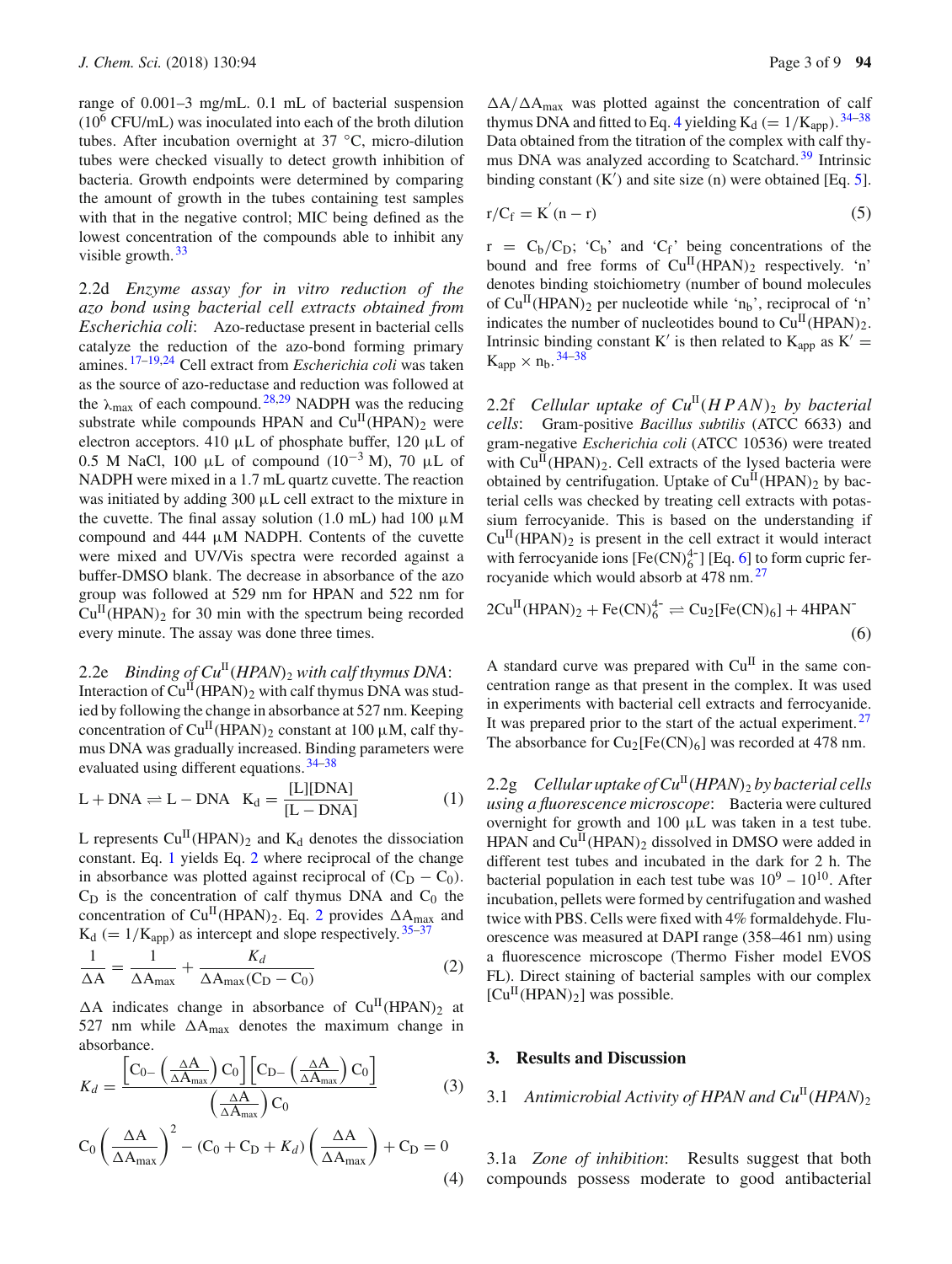| Compounds                     | Concentration                  | Zone of inhibition (cm)         |                                 |
|-------------------------------|--------------------------------|---------------------------------|---------------------------------|
|                               |                                | Gram positive Bacillus Subtilis | Gram negative Eschereschia Coli |
| <b>HPAN</b>                   | $400.0 \mu M (105.6 \mu g/mL)$ | $1.50 \pm 0.02$                 | $1.50 \pm 0.01$                 |
|                               | $200.0 \mu M (52.8 \mu g/mL)$  | $1.15 \pm 0.01$                 | $1.10 \pm 0.02$                 |
|                               | $100.0 \mu M$ (26.4 $\mu$ g/mL | No inhibition                   | No inhibition                   |
| $Cu^{II}$ (HPAN) <sub>2</sub> | $400.0 \mu M (250.2 \mu g/mL)$ | $1.60 \pm 0.01$                 | $1.75 \pm 0.01$                 |
|                               | $200.0 \mu M (125.1 \mu g/mL)$ | $1.55 \pm 0.01$                 | $1.15 \pm 0.02$                 |
|                               | $100.0 \mu M (62.5 \mu g/mL)$  | $1.50 \pm 0.02$                 | No inhibition                   |
| Tetracyclin                   | $67.5 \mu M (30.0 \mu g/mL)$   | $1.80 \pm 0.01$                 | $1.80 \pm 0.01$                 |
| Ampicillin                    | $28.6 \mu M (10.0 \mu g/mL)$   | $1.70 \pm 0.01$                 | $1.75 \pm 0.01$                 |
| Streptomycin                  | $17.2 \mu M (10.0 \mu g/mL)$   | $1.85 \pm 0.01$                 | $1.80 \pm 0.01$                 |

<span id="page-3-0"></span>**Table 1.** Antibacterial activity of HPAN and  $Cu^{II}(HPAN)$ <sub>2</sub> by zone of inhibition.

activity; the complex being superior at all concentrations (Table [1\)](#page-3-0). Zone of inhibition increased with an increase in concentration. While HPAN could not inhibit the growth of either bacteria at low concentrations ( $< 100 \mu M$ ), Cu<sup>II</sup>(HPAN)<sub>2</sub> was effective on *Bacillus Subtilis*. An important observation with regard to the study on the zone of inhibition was that efficacy of  $Cu<sup>H</sup>(HPAN)<sub>2</sub>$ , although not exactly similar, was close to some standard antimicrobial agents in clinical use which is encouraging (Table [1\)](#page-3-0).

#### 3.1b *Minimum Inhibitory Concentration (MIC)*:

MIC for HPAN and  $Cu<sup>H</sup>(HPAN)$ <sub>2</sub> on bacterial strains further revealed the complex was more effective. While MIC for  $Cu^{II}$ (HPAN)<sub>2</sub> on *Bacillus subtilis* was 2.08  $\mu$ M, on *Eschereschia coli* it was 4.32 μM. No value for HPAN was obtained in the concentration range  $0.024 \mu M$  to 6.25  $\mu$ M indicating HPAN did not inhibit growth of either bacteria in the concentration range mentioned. HPAN was tested using concentrations 64  $\mu$ M and 128  $\mu$ M; MIC was obtained at 128  $\mu$ M. This clearly confirmed that complex formation of HPAN with copper(II) increased anti-bacterial activity considerably.  $Cu<sup>II</sup>(HPAN)<sub>2</sub>$  was more effective on *Bacillus subtilis* than on *Escherichia coli* with MIC values being almost half of that found for *Escherichia coli*. Bacterial cells were treated with aqueous  $Cu^{2+}$  in the form of an aqueous solution of copper(II) nitrate as a control. They were also treated with an innocent complex of  $Cu<sup>H</sup>$  namely  $Cu<sup>II</sup>$ -EDTA [EDTA=ethylenediaminetetraacetic acid] considering it to be the other control. MIC for aq.  $Cu<sup>H</sup>$ was  $> 162 \mu M$  while for Cu<sup>II</sup>(EDTA) it was 162  $\mu$ M. Thus, aq.  $Cu^{II}$  or  $Cu^{II}$ -EDTA (having an approximately similar molecular weight as  $Cu<sup>H</sup>(HPAN)<sub>2</sub>$  were not effective on bacterial cells studied. It is worth mentioning here that earlier studies on complexes of HPAN showed they were not toxic to normal cells as well.  $27-29$  $27-29$ 



<span id="page-3-1"></span>**Figure 1.** Plots showing the absorbance of HPAN in the presence of NADPH and azo-reductase (from *Escherichia coli*) in phosphate buffer (pH  $\sim$  7.4) containing 0.06 M NaCl for time  $t = 0$  to  $t = 30$  min at 310 K in an enzyme assay for a gradual reduction of an azo bond. The spectra indicate a gradual decrease in absorbance at 529 nm. Cell extract from *Escherichia coli* = 300 μL;  $[NADPH] = 3.2 \times 10^{-4}$  gm/mL;  $[HPAN] = 100 \,\mu\text{M}$ .

## 3.2 *Assay for azo-reductase activity ofEschereschia colion HPAN and*  $Cu^{II}(HPAN)$ <sub>2</sub>

Bacterial azo-reductase activity is responsible for the breakdown of azo bonds to primary amines. [16](#page-8-0)[–19](#page-8-17)[,24](#page-8-6) Reductive fission of the azo bond occurs in the presence of NADPH, taken as an electron donor.<sup>[17](#page-8-16)[–19](#page-8-17)[,24](#page-8-6)</sup> Enzyme assay was done using cell extracts from *Escherichia coli* [Figure [1:](#page-3-1) HPAN; Figure [2:](#page-4-0)  $Cu<sup>H</sup>(HPAN)<sub>2</sub>$ ]. Figure [3](#page-4-1) demonstrates the percentage of each compound remaining after the assay revealing reductive fission of the azo bond was slightly less for  $Cu^{II}(HPAN)_{2}$  which is in line with earlier reports from our laboratory where the same compounds were used in a model azo-reductase assay.<sup>[27](#page-8-9)</sup>

With only a very marginal decrease in the formation of azo-cleaved products in case of the complex, one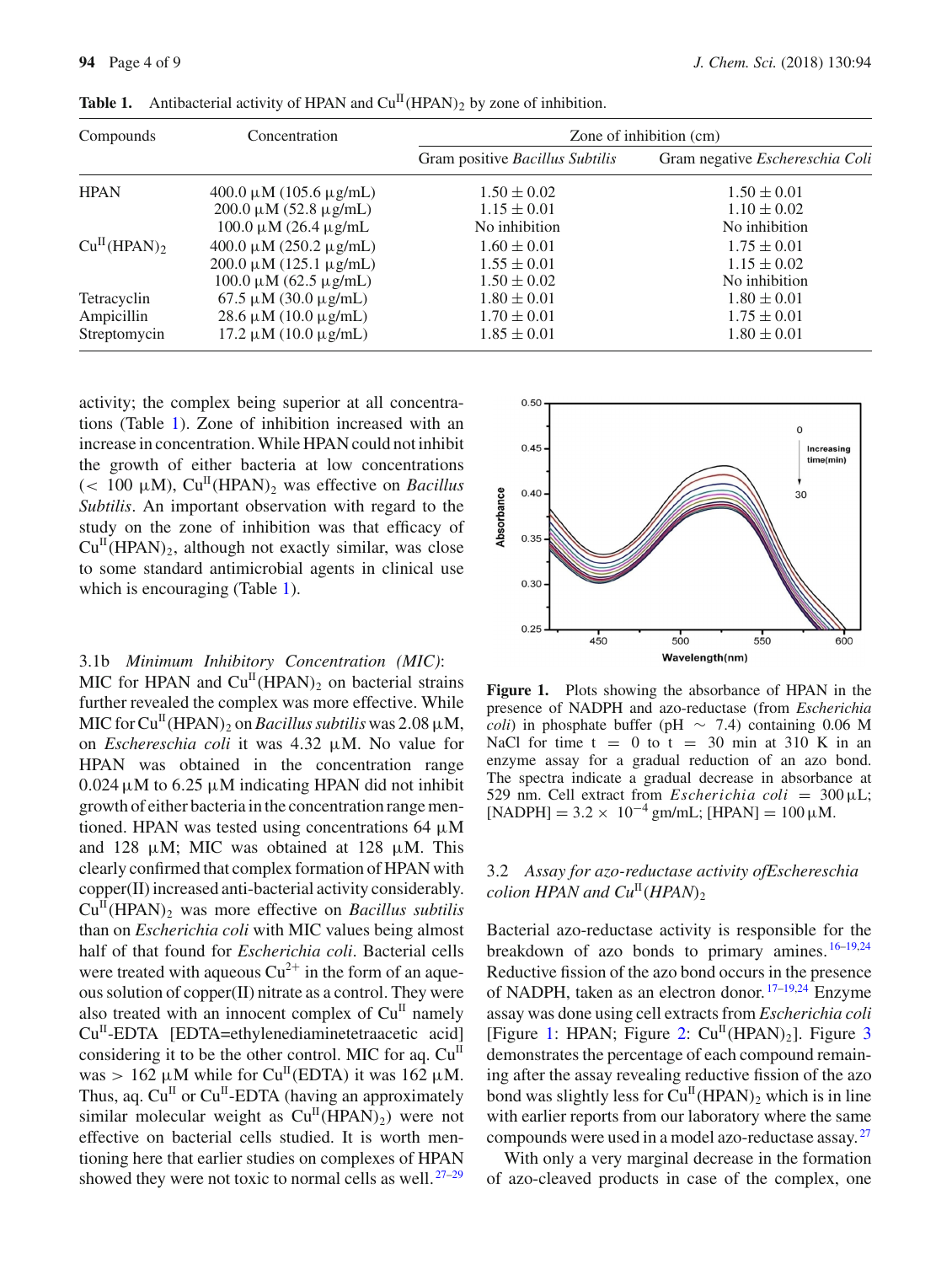

<span id="page-4-0"></span>**Figure 2.** Plot of absorbance of  $Cu^H(HPAN)_2$  in presence of NADPH and azo-reductase (from*Escherichia coli*) in phosphate buffer (pH  $\sim$  7.4) containing 0.06 M NaCl for time  $t = 0$  to  $t = 30$  min at 310 K in an enzyme assay showing a gradual reduction of an azo bond. Spectra indicate a gradual decrease in absorbance at 522 nm. Cell extract from *E*. *coli* = 300 µL; [NADPH] =  $3.2 \times 10^{-4}$  gm/mL;  $[Cu^{II}(HPAN)_2] = 100 \mu M.$ 



<span id="page-4-1"></span>Figure 3. Comparison of the rate of reduction of HPAN ( $\bullet$ ) and Cu<sup>II</sup>(HPAN)<sub>2</sub>( $\circ$ ) [Cell extract from *Eschereschia coli* = 300  $\mu$ L; extract from *Eschereschia*  $HPAN = Cu^{II}(HPAN)_2 = 100 \mu M$ , NADPH = 444  $\mu$ M].

would expect both compounds to have similar effects on bacterial cells, if the formation of azo-cleaved products (i.e., amines) were solely responsible for the cytotoxic action. However, studies on the interaction of the compounds with *Bacillus subtilis* and *Escherichia coli* indicate that  $Cu<sup>H</sup>(HPAN)<sub>2</sub>$  was much more effective. This meant, besides formation of amines within bacterial cells, the presence of  $Cu<sup>H</sup>$  is also important and probably helped the complex to show better antibacterial activity. [27](#page-8-9)[,37](#page-8-21)[,40](#page-8-23)

# 3.3 *Binding of*  $Cu<sup>H</sup>(HPAN)<sub>2</sub>$  *with calf thymus DNA using UV-Vis spectroscopy*

Interaction of  $Cu^{II}$ (HPAN)<sub>2</sub> with calf thymus DNA was studied to see if DNA binding was important and played



<span id="page-4-2"></span>**Figure 4.** Absorbance spectra of 100  $\mu$ M Cu<sup>II</sup>(HPAN)<sub>2</sub> in  $120 \mu$ M of NaCl and phosphate buffer in the absence (1) and in the presence of increasing ct DNA concentrations;  $T = 298$  K.

a part in the observed antibacterial activity. Such model studies are often useful in understanding how compounds might interact when present within cells. Since the interaction of HPAN with calf thymus DNA was reported earlier, only that for  $Cu^{II}(HPAN)_{2}$  is provided in this report.  $27$ 

Addition of calf thymus DNA to 100  $\mu$ M Cu<sup>II</sup>  $(HPAN)$ <sub>2</sub> results in a gradual decrease in absorbance at 527 nm. We obtained a regular pattern till saturation was reached (Figure [4\)](#page-4-2). Addition of DNA was continued well beyond saturation to be sure no further interaction occurred. Titration was repeated six times. Binding isotherms were analyzed using the double reciprocal plot (Eq. [2,](#page-2-1) Figure [5\)](#page-5-0), non-linear curve fit analysis (Eqs. [3](#page-2-2) and [4,](#page-2-2) Figure [6\)](#page-5-1) and the Scatchard plot (Eq. [5,](#page-2-3) Figure [7\)](#page-5-2) considering the equilibrium in Eq.  $1.^{34-38}$  $1.^{34-38}$  $1.^{34-38}$  $1.^{34-38}$  Calculations were based on the assumption, absorbance at 527 nm is linearly proportional to the interaction of  $Cu<sup>H</sup>(HPAN)<sub>2</sub>$  with calf thymus DNA.

Using Eq. [2](#page-2-1) (Figure [5\)](#page-5-0), the value of the apparent binding constant was  $[(3.51 \pm 0.30) \times 10^3 \text{ M}^{-1}]$  obtained as the inverse of  $K_d$ .  $\Delta A_{max}$  was calculated from the intercept of Figure [5.](#page-5-0) Using Eqs. [3](#page-2-2) and [4](#page-2-2) (Figure [6\)](#page-5-1),  $K_{app}$  was obtained as [(3.74 ± 0.25) × 10<sup>3</sup> M<sup>-1</sup>]. Values for Kapp were in good agreement with each other. Inset of Figure [6](#page-5-1) shows a plot of  $\Delta A/\Delta A_{\text{max}}$  against the ratio of nucleotide concentration to  $Cu<sup>II</sup>(HPAN)<sub>2</sub>$ . Two straight lines were obtained, the intersection of which provides  $n_b (= 13.0)$ . Multiplying  $K_{app}$  obtained from the double reciprocal plot and non-linear fit by  $n_b$ , K' was found to be [(4.56 ± 0.40) × 10<sup>4</sup>M<sup>-1</sup>] and  $[(4.86 \pm 0.32) \times 10^4 \text{M}^{-1}]$ , respectively.

Data for the titration was also treated according to the Scatchard equation and Figure [7](#page-5-2) yields K' =  $[(4.29 \pm 1.0006)$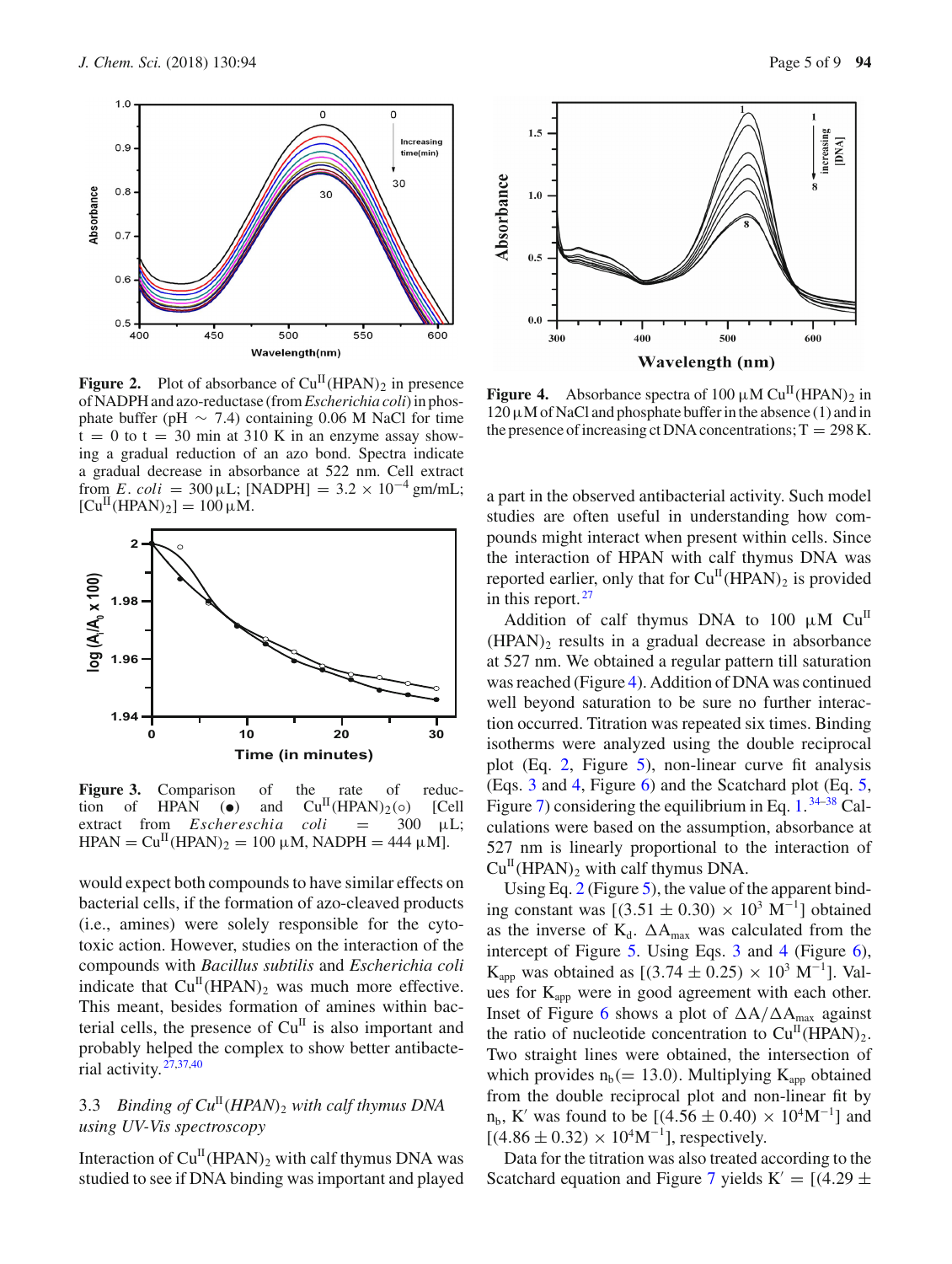

<span id="page-5-0"></span>**Figure 5.** Double reciprocal plot obtained from the spectrophotometric titration of  $Cu<sup>II</sup>(HPAN)$ <sub>2</sub> with calf thymus DNA. The dark line shows the fitted data according to Eq. [2.](#page-2-1)  $[Cu^{II}(HPAN)_2] = 100 \mu M$ ,  $[NaCl] = 120 \text{ mM}$ ,  $pH = 7.4$ , T = 298 K.



<span id="page-5-1"></span>**Figure 6.** Binding isotherm of  $Cu^{II}(HPAN)_2$  interacting with calf thymus DNA. The dark line shows a non-lin-ear fit according to Eq. [4.](#page-2-2)  $\text{[Cu}^{\text{II}}(\text{HPAN})_2$  = 100  $\mu$ M, [NaCl] = 120 mM; pH = 7.4 and T = 298 K; Inset: Plot of normalized increase of absorbance as a function of mole-ratio of  $Cu<sup>H</sup>(HPAN)<sub>2</sub>$  to calf thymus DNA.  $[Cu^{II}(HPAN)_2] = 100 \mu M$ ,  $[NaCl] = 120 \text{ mM}$ ;  $pH = 7.4$ ;  $T = 298$  K.

 $(0.4) \times 10^4 \,\mathrm{M}^{-1}$ ]. Values for intrinsic binding constant were not only in good agreement with each other but also with those obtained earlier using fluorescence spectroscopy. $27$  The site size of interaction obtained from this study was in good agreement with values obtained earlier where change in fluorescence was used to fol-low the interaction with calf thymus DNA.<sup>[27](#page-8-9)</sup> Interaction of HPAN with calf thymus DNA reported earlier had apparent binding constant values in the range  $(1.42 3.65 \times 10^4 \text{ M}^{-1}$ , while intrinsic binding constant values were in the range  $(5.4-9.0) \times 10^4 \text{ M}^{-1}$ .<sup>[27](#page-8-9)</sup> Values



<span id="page-5-2"></span>Figure 7. Scatchard plot for the spectrophotometric titration of  $Cu^{II}(HPAN)_2$  with calf thymus DNA;  $[Cu^{II}(HPAN)_2] = 100 \mu M$ ;  $[NaCl] = 120 \text{ mM}$ ;  $pH = 7.4$ ; Temp.  $= 298$  K.



<span id="page-5-3"></span>**Figure 8.** (a) Absorption spectrum of pure  $Cu<sup>H</sup>(HPAN)$ , of concentration  $\sim 100 \mu M$ ; (b) absorption spectrum obtained after addition of potassium ferrocyanide to a bacterial cell lysate of Cu<sup>II</sup>(HPAN)<sub>2</sub> treated *Escherichia coli*; (c) absorption spectrum of 100  $\mu$ M Cu<sup>2+</sup> treated with excess potassium ferrocyanide.

for  $Cu<sup>H</sup>(HPAN)<sub>2</sub>$  with calf thymus DNA in this study as well as an earlier study (by fluorescence) were therefore comparable to HPAN. $^{27}$  $^{27}$  $^{27}$  It is usually seen that the binding of a complex to DNA is greater than the ligand used to prepare the complex. <sup>[41](#page-8-24)[,42](#page-8-25)</sup> However, in this study, we did not find any significant increase in the value for the binding constant of the complex which could be due to the presence of anionic forms of it in a solution that tends to decrease interaction with DNA. [36](#page-8-26)[,37](#page-8-21)[,43](#page-8-27)[,44](#page-8-28)

Since the  $pK_a$  of the dissociation of the second proton of HPAN in presence of  $Cu<sup>H</sup>$  is 8.1, hence at physiological pH ( $\sim$  7.4), a good amount of Cu<sup>II</sup>(HPAN)<sub>2</sub> would remain dissociated due to deprotonation on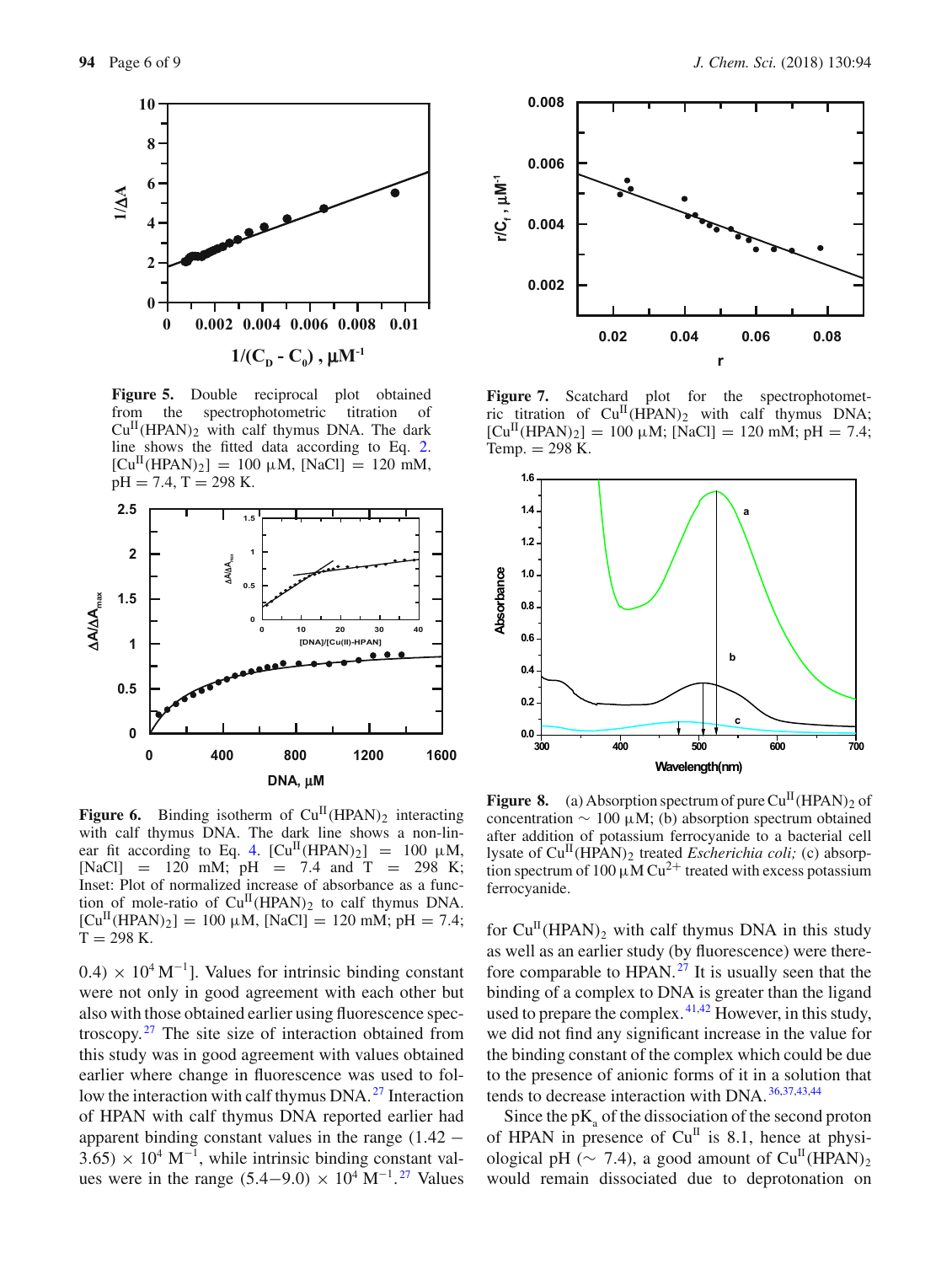

<span id="page-6-0"></span>**Figure 9.** Preferential cellular uptake of Cu<sup>II</sup>(HPAN)<sub>2</sub> in *Escherichia coli* (ATCC 25922) as evidenced by the fluorescence of the compound recorded in a fluorescence microscope. 'A' shows the presence of HPAN in bacterial cells following incubation and 'B' that of  $Cu<sup>H</sup>(HPAN)<sub>2</sub>$  in the same bacterial cells under identical experimental conditions.

each ligand.<sup>[27](#page-8-9)</sup> This results in di-anionic species of the complex in solution that would lower its ability to bind to DNA. Hence, in the light of results obtained with regard to DNA interaction, one should expect  $Cu<sup>H</sup>(HPAN)<sub>2</sub>$  to have almost comparable activity as HPAN on bacterial cells; i.e., if DNA binding has a role in the efficacy of the molecules.

Hence, if we now consider the findings of the antimicrobial assay in the light of the two experiments performed, none really suggests conclusively why the complex is more effective. However, the fact remains, as demonstrated through experiments performed on two different bacterial cells that the complex is a better anti-bacterial agent. Hence, there is some reason that enabled  $Cu^{II}(HPAN)$ <sub>2</sub> to show such significant antibacterial activity. One reason could be an effective cellular uptake of  $Cu^{II}(HPAN)_2$  by bacterial cells. This is suggested since we detected similar behavior for  $Cu<sup>II</sup>(HPAN)<sub>2</sub>$  on MOLT-4 leukaemia cells earlier where the complex could enter cells much better and impart cytotoxic activity. [27](#page-8-9)

# 3.4 *Detection of cellular uptake of*  $Cu<sup>H</sup>(HPAN)<sub>2</sub>$  *by cells using potassium ferrocyanide*

Following incubation of the compounds with *Bacillus subtilis* (ATCC 6633) and *Escherichia coli* (ATCC 10536), cell lysates were treated with potassium ferrocyanide and the spectrum of the resulting solution was recorded. The spectrum of the lysate solution (Figure [8b](#page-5-3)) appeared as a broadband with its  $\lambda_{\text{max}}$  lying between pure  $Cu<sup>H</sup>(HPAN)$ <sub>2</sub> at 522 nm (Figure [8a](#page-5-3)) and that of cupric ferrocyanide at 478 nm (Figure [8c](#page-5-3)). The appearance of a broadband is an evidence that Cu(II) is present in the cell lysate. The same experiment when performed on cell lysates obtained from bacteria not incubated with  $Cu<sup>H</sup>(HPAN)<sub>2</sub>$  did not show spectrum in Figure [8b](#page-5-3) (i.e., neither the broadband nor any peak at 478 nm was obtained indicating an absence of Cu(II) in these cells. This experiment clearly supports the fact  $Cu<sup>H</sup>(HPAN)<sub>2</sub>$ is capable of penetrating bacterial cells and was hence found present in bacterial cell extracts when the latter was treated with potassium ferrocyanide (Eq. [6\)](#page-2-4). The appearance of the broadband for spectrum b in Figure [8](#page-5-3) is also proof that both  $Cu<sup>H</sup>(HPAN)<sub>2</sub>$  and  $Cu<sub>2</sub>[Fe(CN)<sub>6</sub>]$ are present in equilibrium following treatment of the cell lysate with potassium ferrocyanide. The control experiment not containing  $Cu^{II}(HPAN)_2$  serves as evidence of the fact bacterial cell extracts do not contain Cu(II) on their own. The molar absorptivity  $(ε)$  calculated for the spectrum in Figure [8b](#page-5-3) was seen to be in good agreement with that of  $Cu<sup>H</sup>(HPAN)<sub>2</sub>$  (Figure [8a](#page-5-3)) and  $Cu<sub>2</sub>[Fe(CN)<sub>6</sub>]$ (Figure [8c](#page-5-3)) with the value lying in between spectrum a and spectrum c (Figure [8\)](#page-5-3).

## 3.5 *Cellular uptake of*  $Cu^{II}(HPAN)$ *<sub>2</sub> <i>using fluorescence microscopy*

*Escherichia coli* (ATCC 25922) was used to study cellular uptake of  $Cu<sup>H</sup>(HPAN)$ <sub>2</sub> in comparison to HPAN.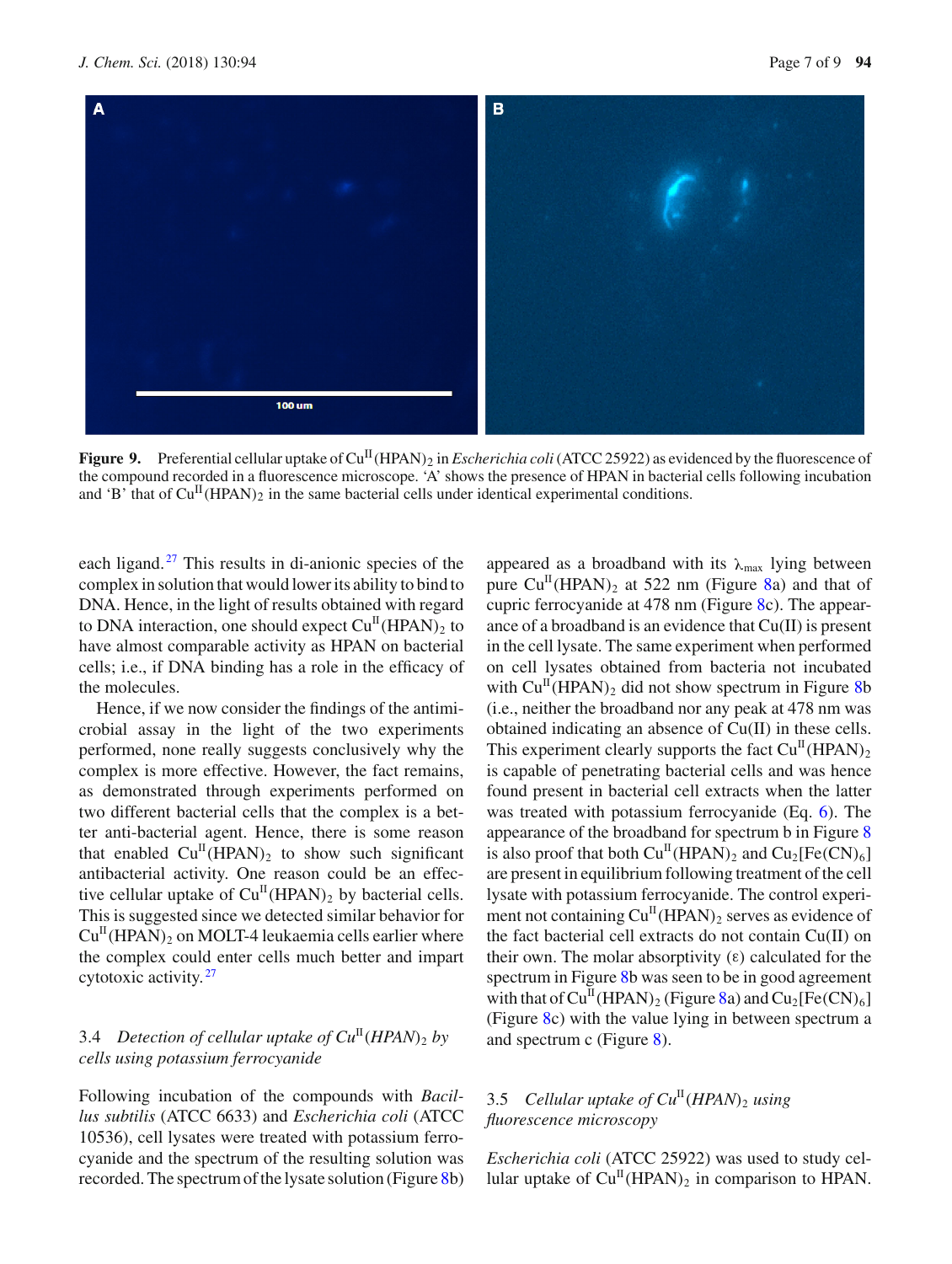The comma-shaped cells were clearly visible under a fluorescence microscope after being stained with the complex (Figure [9\)](#page-6-0). Cells showed blue fluorescence. A comparison reveals  $Cu^{II}(HPAN)$ <sub>2</sub> provides better resolution than HPAN that clearly demonstrate  $Cu<sup>H</sup>(HPAN)<sub>2</sub>$ penetrated cells much better than the ligand.

Another important outcome of the present study was that it helped us realize that the Cu(II) complex of HPAN could be used as an important fluorescence probe in studies related to cell biology.

#### **4. Conclusions**

Some interesting observations were made in a study on the interaction of *Bacillus subtilis* and *Escherichia coli* with HPAN and  $Cu<sup>H</sup>(HPAN)<sub>2</sub>$ . Low concentrations of HPAN  $\left($  < 100  $\mu$ M) had no impact on any bacterial strain while 100  $\mu$ M of Cu<sup>II</sup>(HPAN)<sub>2</sub> showed some activity on *Bacillus subtilis* but not on *Escherichia coli*. At concentrations equal to or higher than 200  $\mu$ M, both HPAN and  $Cu<sup>H</sup>(HPAN)$ , showed inhibition of bacterial growth with the complex being more effective. MIC values reveal  $Cu<sup>H</sup>(HPAN)$ <sub>2</sub> could induce cell death at low concentrations of 2.08 μM for *Bacillus subtilis* and 4.32μM for *Escherichia coli*. MIC for HPAN was found to be  $128 \mu M$ . An enzyme assay on the generation of amines and studies on DNA binding failed to explain the higher bactericidal effects of the complex with regard to HPAN. However, a combination of the two probes allowed us to predict better cellular activity for the complex. The idea of effective cellular uptake of the complex by bacterial cells was considered an important aspect. With the help of fluorescence microscopy, we could show the difference in cellular uptake between the copper complex and HPAN. Although there could be more reasons for the difference observed in the interaction of the compounds with bacterial cells than understood from the two probes we used, the involvement of  $Cu<sup>H</sup>$  with HPAN was thought to be important. Since  $Cu<sup>H</sup>(HPAN)$ <sub>2</sub> has a chemical moiety not very common in antimicrobial agents, microbial resistance should be less which was another important outcome of this work. While trying to design experiments to prove cellular uptake in the chosen bacterial cells using a fluorescence microscope, we realized that our complex could be potentially useful as a good staining agent for these experiments.

### **Acknowledgements**

This work was funded by the University Grants Commission, New Delhi in the form of a Major Research Project  $[39-749/2010(SR)]$  to SD. Funding from the UGC is gratefully acknowledged. DG is grateful to UGC, New Delhi for a project fellowship. SD gratefully acknowledges the support received from UGC, New Delhi, through a funding of the research program on 'Advanced Materials' as part of UPE II to Jadavpur University and the UGC-CAS II programme operating at the Department of Chemistry, Jadavpur University for financial support under the head [Chemicals/Consumable/Glassware]. SD wishes to record his gratitude towards the late Prof. Tuhinadri Sen of the Department of Pharmaceutical Engineering, Jadavpur University for having kindly provided bacterial cell extracts for azoreductase assay. Authors wish to dedicate this paper to Prof. Tuhinadri Sen's memory. Authors are grateful to Dr. Arghya Adhikari of CRNN, Ms. Sayani Mukherjee, Miss Amrita Chakraborty and Mr. Niloy Chatterjee for performing some experiments using the fluorescence microscope. TD is grateful to Mr. Debasish Chakraborty for his help in purifying the compounds used by silica-gel column chromatography.

#### **References**

- <span id="page-7-0"></span>1. Matos M J, Vazquez-Rodriguez S, Santana L, Uriarte E, Fuentes-Edfuf C, Santos Y and Muñoz-Crego A 2012 Looking for new targets: Simple coumarins as antibacterial agents *Med. Chem.* **8** 1140
- 2. Muegge I, Heald S L and Brittelli D 2001 Simple selection criteria for drug-like chemical matter *J. Med. Chem.* **44** 1841
- <span id="page-7-1"></span>3. Tenover F C 2006 Mechanisms of antimicrobial resistance in bacteria *Amer. J. Med.* **119** S3
- <span id="page-7-2"></span>4. Ames J R, Ryan M D and Kovacic P 1986 Mechanism of antibacterial action: Electron transfer and oxy radicals *J. Free Rad. Biol. Med.* **2** 377
- 5. Chait R, Craney A and Kishony R 2007 Antibiotic interactions that select against resistance *Nature* **446** 668
- 6. Chait R, Shrestha S, Shah A, Michel J-B and Kishony R 2010 A differential drug screen for compounds that select against antibiotic resistance *PLoS ONE* **5** e15179
- <span id="page-7-3"></span>7. Yeh P J, Hegreness M J, Aiden A P and Kishony R 2009 Drug interactions and the evolution of antibiotic resistance *Nat. Rev. Microbiol.* **7** 460
- <span id="page-7-4"></span>8. Taylor P W, Stapleton P D and Luzio J P 2002 New ways to treat bacterial infections *Drug Discov. Today* **7** 1086
- 9. Aminov R I 2010 A brief history of the antibiotic era: Lessons learned and challenges for the future *Front. Microbiol.* **1** 134
- <span id="page-7-5"></span>10. WHO's first global report on antibiotic resistance reveals serious, worldwide threat to public health (Press release 30 April 2014). The World Health Organization.
- <span id="page-7-6"></span>11. Blaser M J 2011 Antibiotic overuse: Stop the killing of beneficial bacteria *Nature* **476** 393
- <span id="page-7-7"></span>12. Mkpenie V, Ebong G, Obot I B and Abasiekong B 2008 Evaluation of the effect of azo group on the biological activity of 1-(4-methylphenylazo)-2-naphthol *E-J. Chem.* **5** 431
- <span id="page-7-8"></span>13. Gopalakrishnan S, Nevaditha N T and Mythili C V 2011 Antibacterial activity of azo compounds synthesized from the natural renewable source, cardanol *J. Chem. Pharma Res.* **3** 490